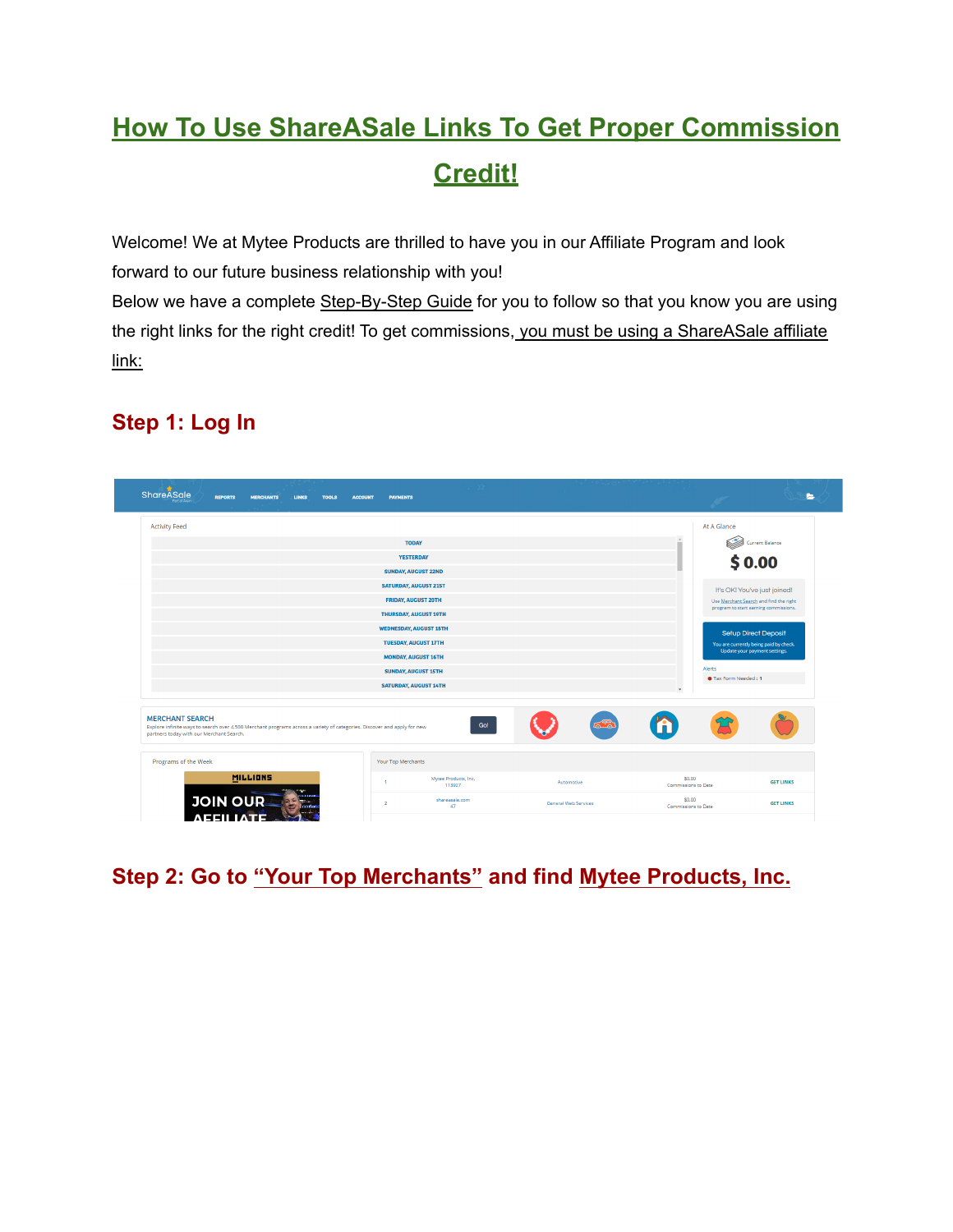| Your Top Merchants |                                |                             |                               |                  |
|--------------------|--------------------------------|-----------------------------|-------------------------------|------------------|
|                    | Mytee Products, Inc.<br>113927 | Automotive                  | \$0.00<br>Commissions to Date | <b>GET LINKS</b> |
| $\overline{2}$     | shareasale.com<br>47           | <b>General Web Services</b> | \$0.00<br>Commissions to Date | <b>GET LINKS</b> |
|                    |                                |                             |                               |                  |
|                    |                                |                             |                               |                  |
|                    |                                |                             |                               |                  |
|                    |                                |                             |                               |                  |

# **Step 3: Copy the Merchant Default Link**

→ If you are just posting a link to our homepage, then use the "Merchant Default Link" at the top of the page!

| Mytee Products, Inc.                                                                                                                                                                                                                                  |                         |                         |                           | <b>ITP COMPLIANT</b>    |
|-------------------------------------------------------------------------------------------------------------------------------------------------------------------------------------------------------------------------------------------------------|-------------------------|-------------------------|---------------------------|-------------------------|
|                                                                                                                                                                                                                                                       |                         |                         |                           |                         |
| Merchant ID: 113927                                                                                                                                                                                                                                   |                         |                         |                           |                         |
| <b>5.00%</b> Per Sale                                                                                                                                                                                                                                 |                         |                         |                           |                         |
|                                                                                                                                                                                                                                                       |                         |                         |                           |                         |
| <b>GET LINKS</b><br><b>APPROVED</b>                                                                                                                                                                                                                   |                         |                         |                           |                         |
| <b>Merchant Default Link:</b>                                                                                                                                                                                                                         |                         |                         |                           |                         |
| https://shareasale.com/r.cfm?b=1826425{                                                                                                                                                                                                               | Copy to clipboard       |                         |                           |                         |
|                                                                                                                                                                                                                                                       |                         |                         |                           |                         |
| Save to Favorites                                                                                                                                                                                                                                     |                         |                         |                           |                         |
|                                                                                                                                                                                                                                                       |                         |                         |                           |                         |
|                                                                                                                                                                                                                                                       | <b>Program Keywords</b> |                         |                           |                         |
| <b>MIY</b><br>PRODUCTS                                                                                                                                                                                                                                | canvas tarps            | trucking<br>towing      | cars                      |                         |
|                                                                                                                                                                                                                                                       |                         |                         |                           |                         |
|                                                                                                                                                                                                                                                       | 7                       |                         |                           |                         |
|                                                                                                                                                                                                                                                       |                         |                         |                           |                         |
|                                                                                                                                                                                                                                                       | Days                    |                         |                           |                         |
|                                                                                                                                                                                                                                                       | 30                      | \$0.00                  | \$0.00                    | \$0.00                  |
|                                                                                                                                                                                                                                                       | Days                    | Average Sale            | <b>Average Commission</b> | EPC                     |
|                                                                                                                                                                                                                                                       |                         |                         |                           |                         |
| Mytee Products, Inc.<br>Merchant ID: 113927<br>Automotive                                                                                                                                                                                             |                         | 0.00%                   | 30                        | 0                       |
|                                                                                                                                                                                                                                                       |                         | <b>Conversion Rate</b>  | Day Cookie                | <b>Product Datafeed</b> |
|                                                                                                                                                                                                                                                       |                         |                         |                           |                         |
|                                                                                                                                                                                                                                                       |                         | <b>Last Transaction</b> | <b>YES</b>                | $1000+$                 |
|                                                                                                                                                                                                                                                       |                         |                         | Auto Deposit              | Power Rank              |
|                                                                                                                                                                                                                                                       |                         |                         |                           |                         |
|                                                                                                                                                                                                                                                       |                         |                         |                           |                         |
| www.myteeproducts.com/?<br>gclid=CjwKCAjwr56IBhAvEiwA1fuqGmUNRE4zJ5X8RyqvK-<br>CZmIRaWwv3B8uYOYgqE8JbpXDvqIvFXF7KERoCKIsQAvD BwE<br>Contact<br>Program Status: Online<br>Active Since: 08/04/2021<br>Auto-Approval: No<br>Desktop Percentage: 100.00% |                         |                         |                           |                         |
| Mobile Percentage: 0.00%                                                                                                                                                                                                                              |                         |                         |                           |                         |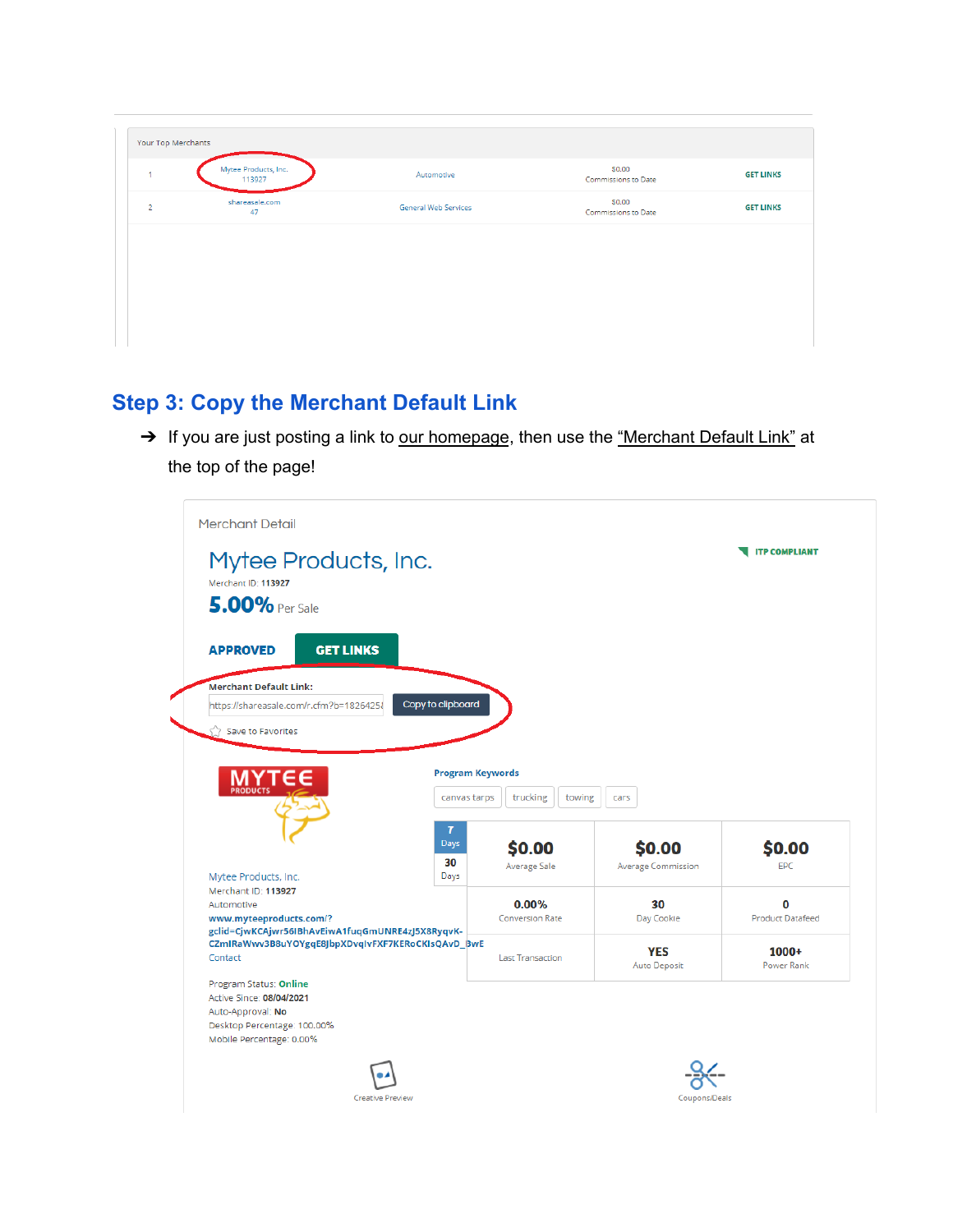### **Step 4: "Get Links" Tab**

→ If you're trying to advertise for a specific product or category, click the "Get Links" button instead.

**Merchant Detail** 



# **Step 5: Scroll Through Text/Banner Links For The Product**

➔ We are always expanding the products and category links in this list. Each link has the name of the product or category besides it for easy reference!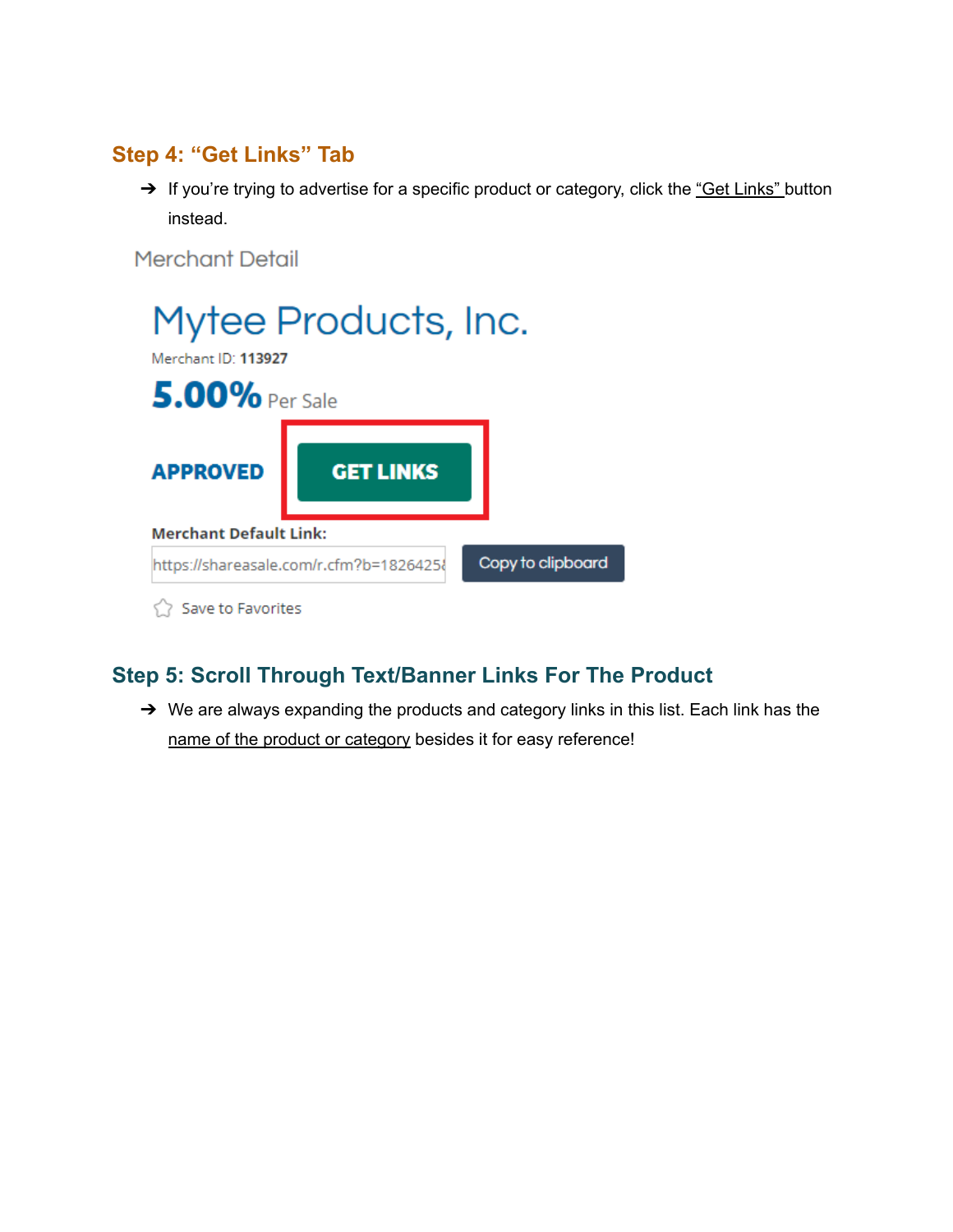| <b>Get Links</b>                                                                                                                                                                                                                                                                  |                                                    |                      |                                                                | Dashboard > Links > Get Links |                      |  |
|-----------------------------------------------------------------------------------------------------------------------------------------------------------------------------------------------------------------------------------------------------------------------------------|----------------------------------------------------|----------------------|----------------------------------------------------------------|-------------------------------|----------------------|--|
| Mytee Products, Inc.<br>Merchant ID: 113927<br>Automotive<br>www.myteeproducts.com/?gclid=CjwKCAjwr56IBhAvEiwA1fugGmUNRE4zJ5X8RygvK-CZmIRaWwv3B8uYOYggE8JbpXDvglvFXF7KERoCKIsOAvD_BwE<br>Copy Merchant Default Link to Clipboard<br>https://shareasale.com/r.cfm?b=1826425&u=2956 |                                                    |                      |                                                                | <b>Change Merchant</b>        | $\bullet$            |  |
|                                                                                                                                                                                                                                                                                   | <b>Text Links</b>                                  | <b>Banners</b>       | Create Custom Link                                             |                               |                      |  |
|                                                                                                                                                                                                                                                                                   | (13)                                               | (6)                  |                                                                | Deals/Coupons<br>(3)          |                      |  |
|                                                                                                                                                                                                                                                                                   | ٠<br><b>ADVANCED</b> ₹<br><b>Search Text Links</b> |                      |                                                                |                               | Quick CSV            |  |
| ID.                                                                                                                                                                                                                                                                               | Description                                        | Category             | Example                                                        | Modified $\blacktriangledown$ | Show All HTML        |  |
| 1841098                                                                                                                                                                                                                                                                           | Mytee Products - Retractable Ratchets              | ratchet straps       | <b>RETRACTABLE RATCHET STRAPS</b>                              | 08/20/2021                    | <b>Get HTML Code</b> |  |
| 1841097                                                                                                                                                                                                                                                                           | Mytee Products - Winch Bands                       | winch straps         | <b>Mytee Products Heavy Duty Winch Bands</b>                   | 08/20/2021                    | <b>Get HTML Code</b> |  |
| 1841095                                                                                                                                                                                                                                                                           | Mytee Products - Winch Strap Winder                | <b>Cargo Control</b> | <b>Mytee Products Winch Strap Winder</b>                       | 08/20/2021                    | <b>Get HTML Code</b> |  |
| 1841084                                                                                                                                                                                                                                                                           | STAKE POKET PORTABLE WINCH FOR TRAILERS            | Cargo Control        | <b>Mytee Products Stake Pocket Winch for Flatebed Trailers</b> | 08/20/2021                    | <b>Get HTML Code</b> |  |
| 1835169                                                                                                                                                                                                                                                                           | Mytee Products - Bungees Straps                    | tarp bungee straps   | <b>Mytee Products - Tarp Bungees / Rubber Straps</b>           | 08/12/2021                    | <b>Get HTML Code</b> |  |
| 1835168                                                                                                                                                                                                                                                                           | Mytee Products - G70 Chains and Binders            | chains & binders     | <b>Mytee Products - G70 Chains and Binders</b>                 | 08/12/2021                    | <b>Get HTML Code</b> |  |
| 1835167                                                                                                                                                                                                                                                                           | Mytee Products - Ratchet Straps                    | ratchet straps       | <b>Mytee Products - Ratchet Straps</b>                         | 08/12/2021                    | <b>Get HTML Code</b> |  |

### **Step 6: "Get HTML Code" Link**

→ Once you find the product or category you need - we use our Ratchet Strap category for example - click on the blue "Get HTML Code" link.

| 1835167 | Mytee Products - Ratchet Straps | ratchet straps | <b>Mytee Products - Ratchet Straps</b> | 08/12/2021 | <b>Get HTML Code</b> |  |
|---------|---------------------------------|----------------|----------------------------------------|------------|----------------------|--|
|         |                                 |                |                                        |            |                      |  |

#### **Step 7: Copy the HTML Link**

- → You cannot post links with brackets in Youtube descriptions, so only use the URL.
- $\rightarrow$  This link will lead visitors to the product/page.

Copy and Paste HTML code

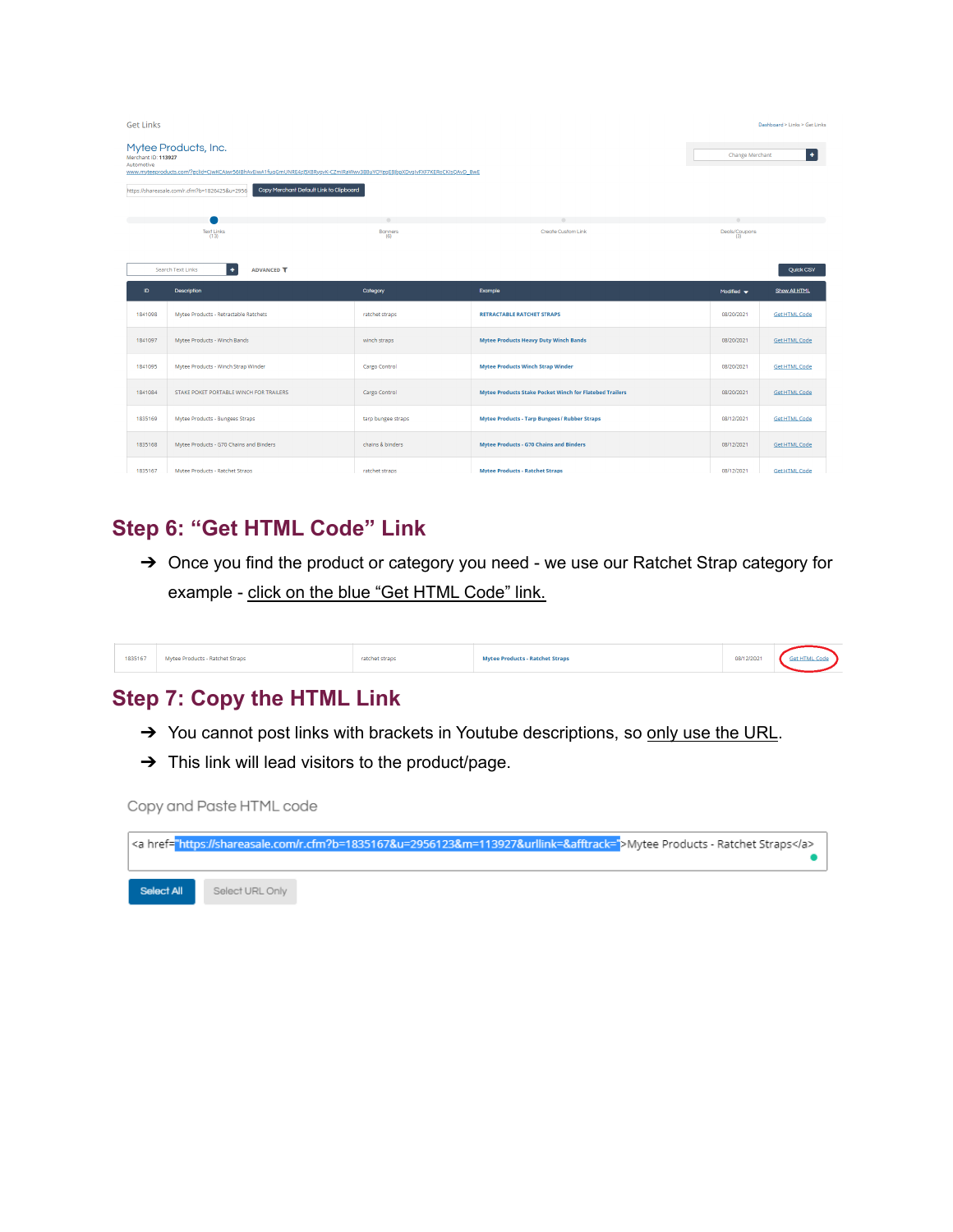

#### **Step 8: Custom Links**

→ If you don't see a link for a specific product, you can contact us or make your own link.



### **Step 9: Paste URL, Convert To Affiliate Link**